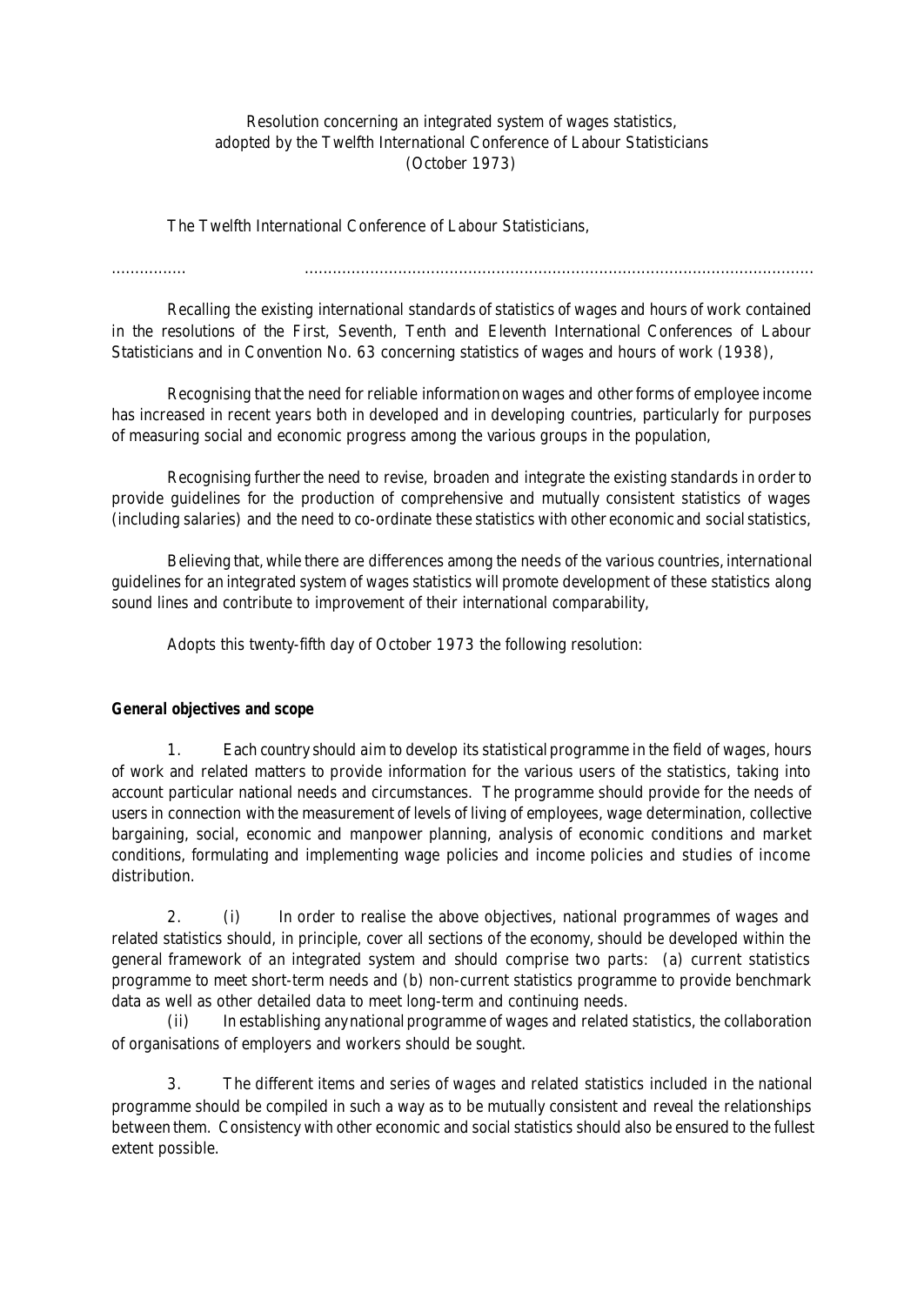4. (i) The current statisticsprogramme should cover: (a) statistics of average earnings and hours of work (including, if possible, hours actually worked) and (b) statistics of time rates of wages and normal hours of work.

(ii) The non-current statistics programme should include: (a) statistics of wage structure and distribution and (b) statistics of labour cost.

5. Statistics of hours of work relevant to wages statistics should be compiled, so far as possible, in accordance with comprehensive guidelines given in the resolution of the Tenth International Conference of Labour Statisticians (1962) concerning statistics of hours of work.

6. Labour cost statistics should be compiled, so far as possible, in accordance with the resolution of the Eleventh InternationalConference of Labour Statisticians (1966) concerning statistics of labour cost.

7. In view of the special problems of collection of the data, a separate programme of wages statistics should be drawn up forthe agricultural sector, within the scope of the general framework of an integrated system of wages statistics, in accordance with the generalrecommendations below, so far as they are applicable and, so far as it is practicable to do so, also in accordance with the special recommendations on agricultural wages statistics which follow.

## **Concepts and earnings**

# **Earnings**

8. The concept of earnings, as applied in wages statistics, relates to remuneration in cash and in kind paid to employees, as a rule at regular intervals, for time worked or work done together with remuneration for time not worked, such as for annual vacation, other paid leave or holidays. Earnings exclude employers' contributions in respect of their employees paid to social security and pension schemes and also the benefits received by employees under these schemes. Earnings also exclude severance and termination pay.

9. Statistics of earnings should relate to employees gross remuneration, i.e. the totalbefore any deductions are made by the employer in respect of taxes, contributions of employees to social security and pension schemes, life insurance premiums, union dues and other obligations of employees.

10. (i) Earnings should include: direct wages and salaries, remuneration for time not worked (excluding severance and termination pay), bonuses and gratuities and housing and family allowances paid by the employer directly to his employee.

- (a) Direct wages and salaries fortime worked, or work done, cover: (i) straight-time pay of timerated workers; (ii) incentive pay of time-rated workers; (iii) earnings of pieceworkers (excluding overtime premiums); (iv) premium pay for overtime, shift, night and holiday work; (v) commissions paid to sales and other personnel. Included are: premiums for seniority and special skills, geographical zone differentials, responsibility premiums, dirt, danger and discomfort allowances, payments under guaranteed wage systems, cost-of-living allowances and other regular allowances.
- (b) Remuneration fortime not worked comprises direct payments to employees in respect of public holidays, annual vacations and other time off with pay granted by the employer.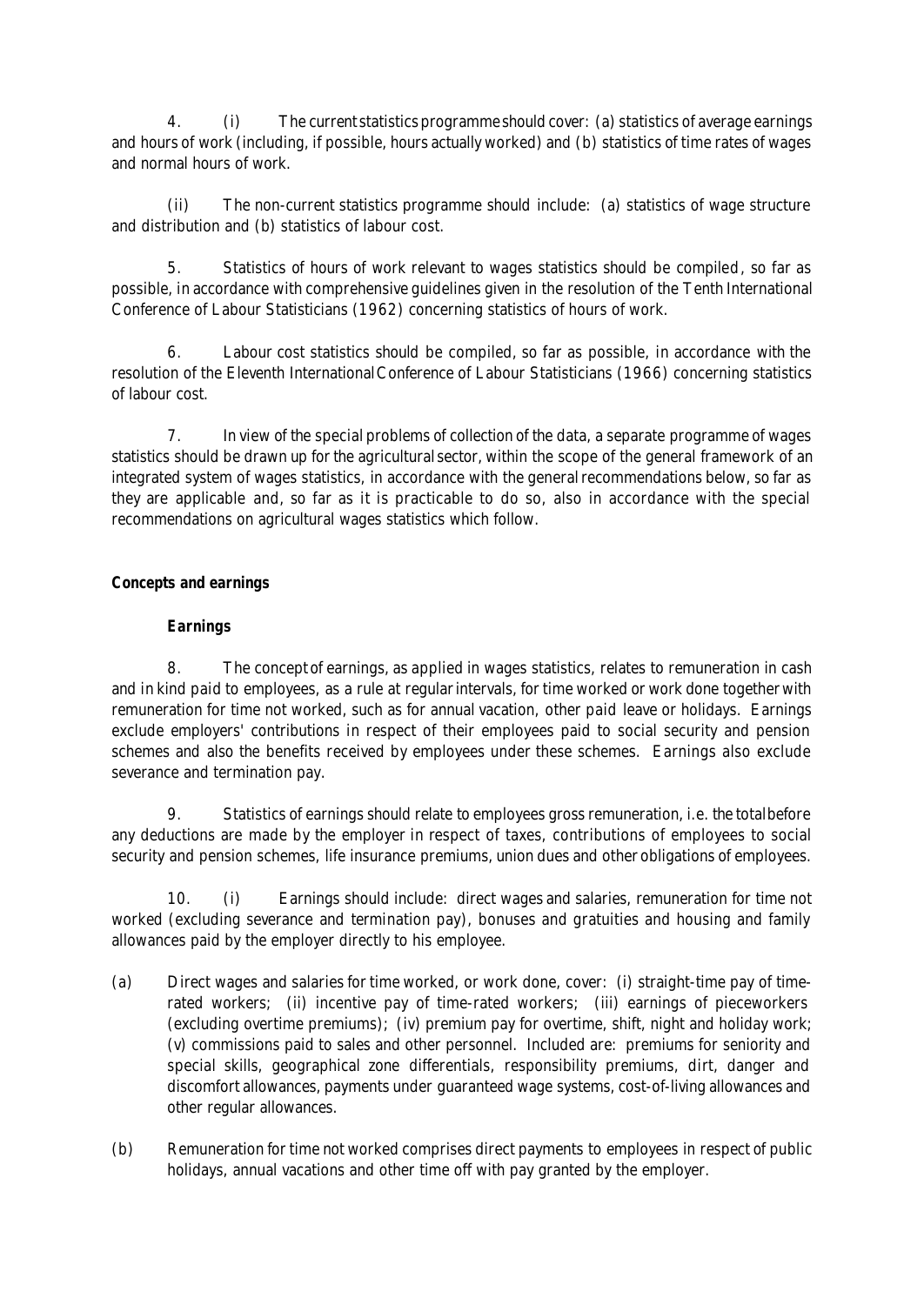- (c) Bonuses and gratuities cover seasonal and end-of-year bonuses, additionalpayments in respect of vacation period (supplementary to normal pay) and profit-sharing bonuses.
	- (ii) Statistics of earnings should distinguish cash earnings from payments in kind.

### **Wage rates**

11. The data on time rates of wages should relate to an appropriate time period such as the hour, day, week, month or other customary period used for purposes of determining the wage rates concerned.

12. Wage rates should include basicwages, cost-of-living allowances and other guaranteed and regularly paid allowances, but exclude overtime payments, bonuses and gratuities, family allowances and other social security payments made by employers. Ex gratia payments in kind, supplementary to normal wage rates, are also excluded.

13. Statistics of wage rates fixed by or in pursuance of laws or regulations, collective agreements or arbitral awards (which are generally minimum or standard rates) should be clearly distinguished from statistics referring to wage rates actually paid to individual workers. Each of these types of wage rates is useful for particular purposes.

14. Time rates of wages for normal periods of work should be distinguished from special and other rates such as piece rates, overtime rates, premium rates for work on holidays and shift rates.

### **Wage payments in kind**

15. In view of the dual nature of wages as cost to the employer and earningsof the employee, it may be necessary to evaluate wage payments in kind according to both of these concepts.

16. In principle, for earnings statistics, payment in kind should be measured on the basis of the value accrued to the employee, since earnings refer to the remuneration or income of a specified group of employed persons, whereas for statistics of wage rates and labour cost the evaluation should be done on the basis of cost to the employer since these data refer to the cost of units of work time.

17. Evaluation of remuneration received in kind onthe basisof retailmarket prices generally provides a reasonable estimate of the value accrued to the employee. This method is frequently followed when income data, including wages, are collected through household surveys.

18. When earnings data are furnished by the employer, it is generally easier for him to express the money value of any payments in kind which are included as equal to the cost to him of the goods or services concerned but, if the employer is unable to report the actual cost incurred, it is convenient to use producers' selling prices, or wholesale prices. However, to evaluate the level of earnings of employees, and adjustment should be made for the difference between cost to the employer and retail prices wherever payments in kind are significant.

### **Current wages statistics programme**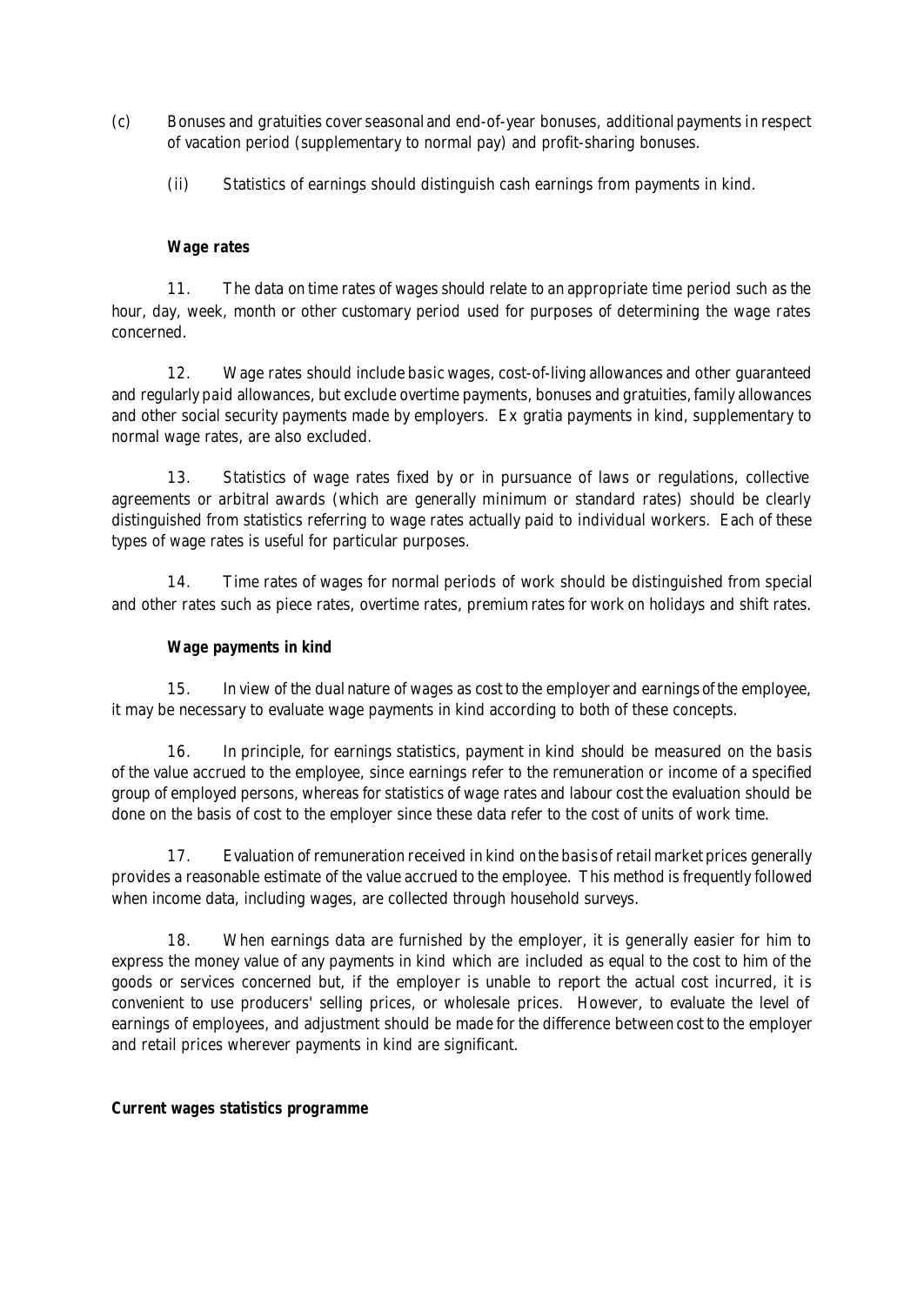19. The current programme should be designed to provide essential data at frequent intervals in order to measure trends and short-term changes in average earnings, hours of work, time rates of wages and normal hours of work.

20. In determining the scope and content of the current programme, the need for speed in the collection and in the processing of data at reasonable cost should be a major consideration.

21. In determining the scope of particular wages statistics series, the need to permit the computation of a satisfactory index of real wages should be borne in mind. In principle, consumer price data and wages data relating to the same group of the wage-earning population should be obtained for this purpose.

### **Statistics of average earnings and hours of work**

22. The current programme of statistics of average earnings and hours of work should cover all important categories of wage earners and salaried employees in all major economic activities in the country.

23. Statistical inquiries on earnings and hours of work may often be advantageously combined with a current survey of establishments carried out for purposes of employment, using the whole of the sample of establishments or a sub-sample. Some other current surveys may lend themselves to the collection of data on earnings and hours of work.

24. While compilation of statistics of average earnings and hours of work on a monthly basis is desirable, this imposes a heavy burden on establishments and on statisticaloffices. On the other hand, half-yearly or annual collection of data does not provide adequate indicators of short-term seasonal variations or trends. As a minimum, the current programme should include the compilation of quarterly statistics of average earnings and hours of work.

25. The time reference periods for data and the arrangements for collection of data should reflect the typical conditions of disbursement of earnings by establishments and the usual payroll periods used in the different industries covered by the inquiry.

26. In a quarterly survey, data could be collected for a typical payroll in respect of only one month, or of each month, thus providing in the latter case a monthly series and permitting calculation of quarterly averages.

27. Wherever possible, monthly or quarterly statistics of average earnings should be published excluding irregular or infrequent payments such as year-end, half-yearly and similar bonuses in order that the short-term trend in regular earnings will be reflected.

28. If the national monthly or quarterly statistics of average earnings exclude certain important components, such as the annual or other infrequent payments mentioned above, the current programme of earnings statistics should include the compilation once a year, wherever possible, of statistics of average earnings including these particular components.

29. For issuing data in national publications, the time unit in which average earnings are expressed, e.g. hour, day, week, or month, should depend mainly on how meaningful the figures would be in the country concerned and also on the feasibility of collection of the required data.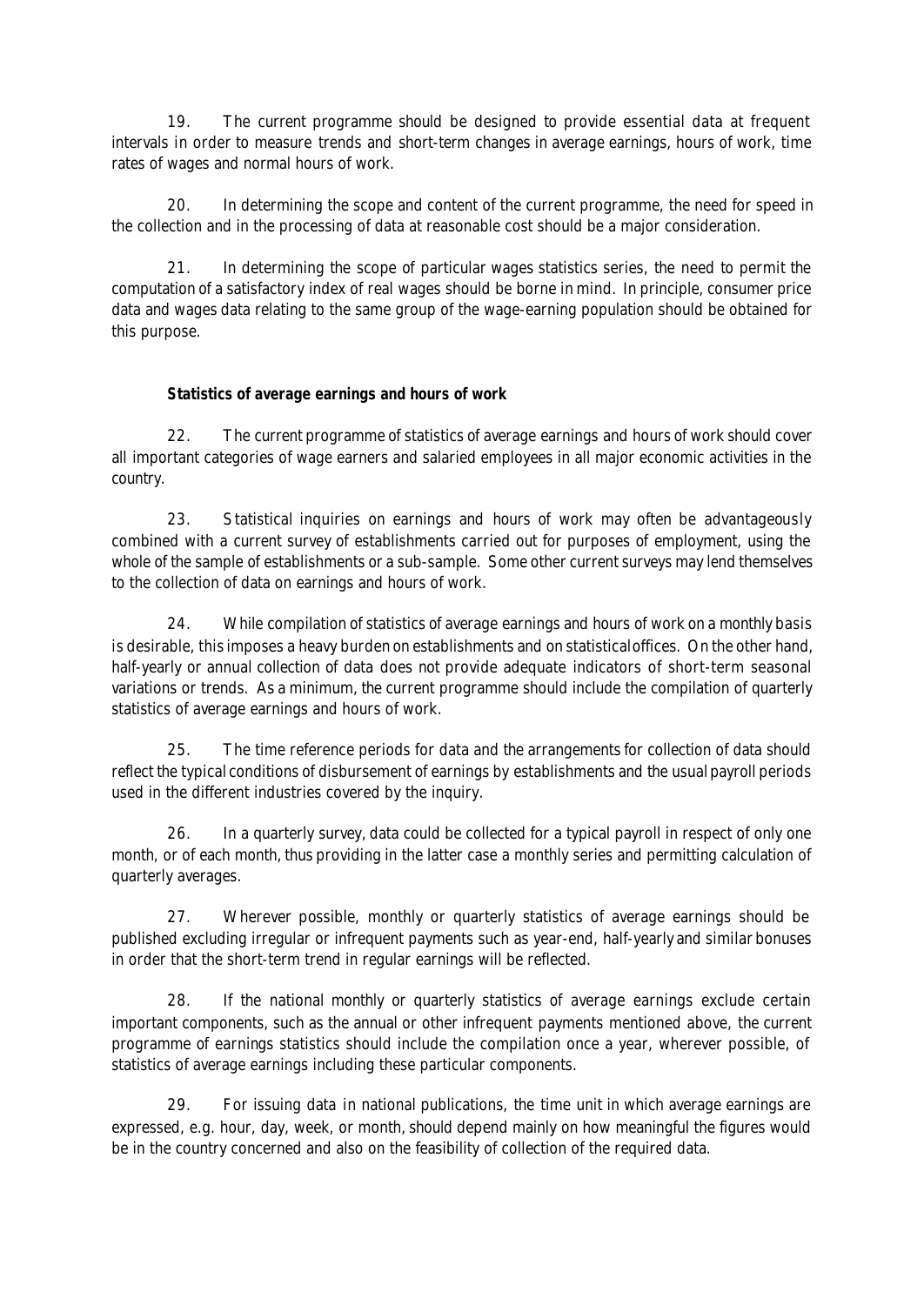30. For purposes of international comparisons, it is desirable to present statistics of average earnings and hours of work on a per week basis. Data on earnings and hours for periods other than a week should be converted to a perweek basis by applying the ratio between the number of working days in the period covered and the number in a normal week (including fractions of a day in each case).

31. For certain types of comparisons, statistics of average earnings per hour are preferable since hours of work per day, week or month vary over time and between industries and regions and also from one country to another.

32. In countries which compile statistics of average earnings perhour paid for, information on hours actually worked not being available regularly, additional information should be collected, wherever possible, to determine the ratio between the number of hours actually worked and the number of hours paid for.

33. Whereverthe available data permit, the statistics of average earnings and hours of work should be compiled for males and for females for all employees and for wage earners and salaried employees separately, by industry and by region.

### **Statistics of time rates of wages and normal hours of work**

34. National current statistics programmes should make provision, wherever appropriate, for the compilation of statistics of time rates of wages and normal hours of work covering wage earners in each of the important industries. The statistics may take the form of time rates of wages and "normal" hours of work actually in force inrepresentative establishments or, alternatively, of the rates and normal hours of work fixed by, or in pursuance of, laws or regulations, collective agreements or arbitralawards. The statistics should be compiled in respect of adult males and adult females in important occupations, or groups of closely related occupations, in each of the principal industries. Wherever appropriate, corresponding statistics should be compiled for the principal occupations among salaried employees.

35. For compilation of time rates of wages actually paid by establishments and the corresponding hours of work, sample surveys of establishments normally should be undertaken at yearly intervals in respect of important occupations in the principal industries in the country, wherever the facilities and resources available permit. It is possible to cover the same ground by undertaking an annual cycle of monthly surveys each covering a certain selection of occupational groups. The data thus obtained provide valuable up-to-date information to supplement the results of wage structure and distribution surveys undertaken at longer intervals.

36. Where the statistics of time rates of wages do not give the rates per hour but refer to a day, week or other customary period, the statistics of normalhours of work should relate to an identical period. However, if the data collected refer to days of work, in place of hours, information also should be obtained on the average duration of the working day, for purposes of calculating rates per hour.

## **Statistics of wage structure and distribution**

37. Wage structure and distribution surveys, including wage censuses, large-scale ad hoc occupational wage surveys and similar inquiries, provide comprehensive benchmark data for use in the compilation of current statistics of average earnings, hours of work, time rates of wages and normalhours of work and detailed data permitting the compilation of: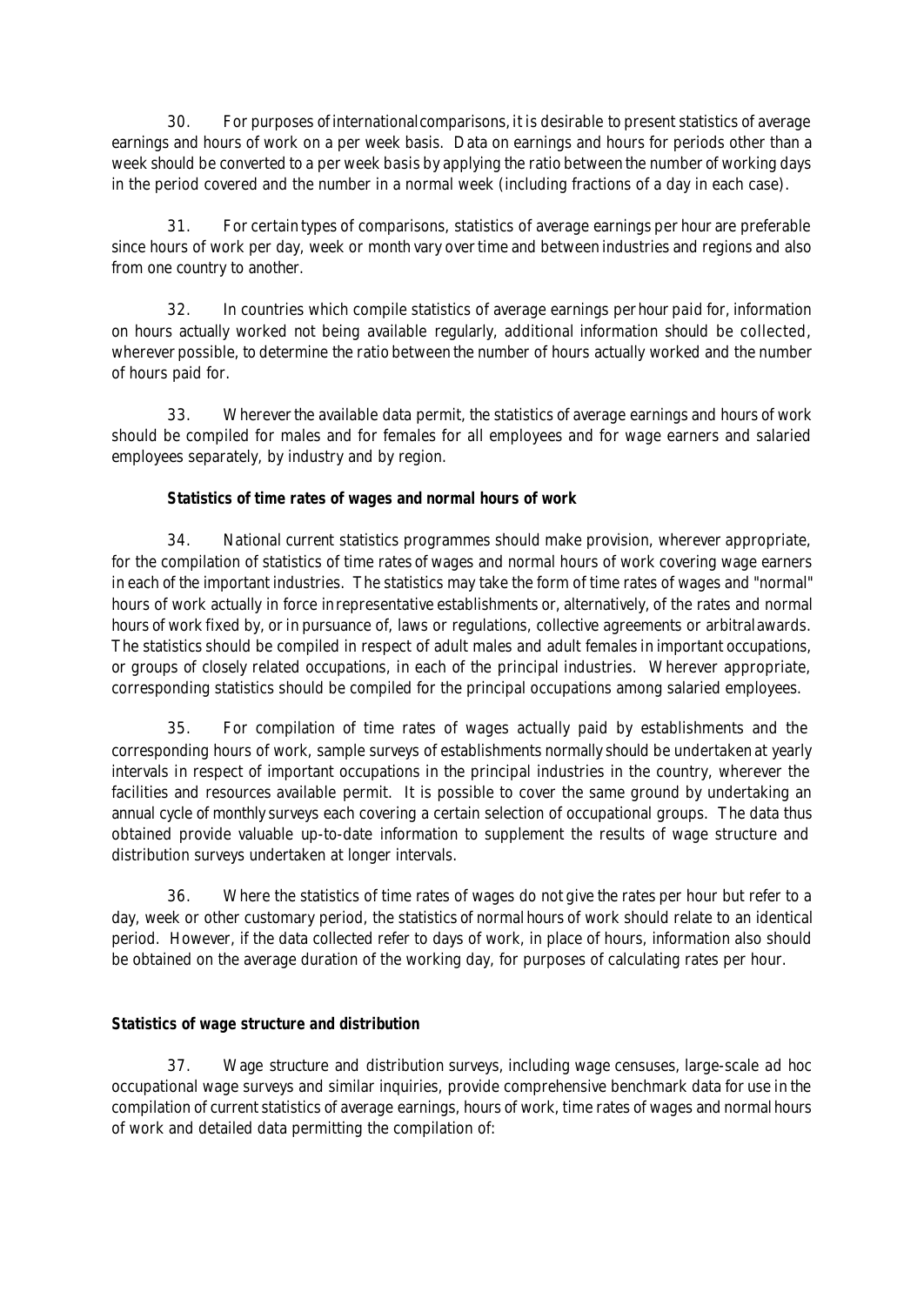- (a) statistics of wage rates, earnings and hours of work of wage earners and salaried employees to indicate wage differentials between branches of industry, geographic regions, occupations, males and females, establishments of different sizes and possibly also age groups, educational levels and types of vocational training or qualifications of employees;
- (b) detailed data on the composition and components of earnings and wage rates;
- (c) statistics showing the distribution of wage earners and salaried employees according to levels of wage rates, earnings and hours of work respectively, classified by various important characteristics of employees.

38. Sample surveys of establishments generally constitute the most suitable means for collection of data on wage structure and distribution. It is particularly important that the design and size of the sample of establishments be adequate and inparticularthat all sizes of establishments within the scope of the survey, all industries and regions should be correctly represented.

39. In principle, all categories of wage earners and salaried employees, including full time and part time, permanent and temporary, should be covered in the survey. Information may be obtained in respect of all eligible employees in the selected establishments, or a representative sample of these employees. The information collected concerning each employee should include wage rates, earnings, hours of work, age, sex, occupation and, if possible, education, vocational training or qualification, period of service and, where desired, other relevant particulars. Managerial staff remunerated predominantly by a share of profits should be excluded.

40. In view of the breadth and complexity of wage structure and distribution surveys, countries which undertake them should normally do so only at three- to five-year intervals.

41. Although a time reference period of one year is ideal for certain data collected in wage structure and distribution surveys, in practice it is usually necessary to select a shorter reference period considered to be sufficiently representative for the purpose of obtaining data on earnings as well as other items.

42. Data on the composition of earnings and wage rates should be consistent with the classification of components of earnings mentioned in paragraph 10. Supplementary information may be collected on the scales for piece rates, overtime rates, premium rates for work on holidays, shift differentials and similar payments.

43. Statistics of wage rates, earnings and hours of work by occupation should be compiled in as much detail as possible.

### **Agricultural wages statistics**

44. The concepts and definitions given above would be generally applicable to the agricultural sector. Such adaptations as may be necessary in particular countries to meet special conditions in agriculture would normally not be of a fundamental character. Although the international definition of labour cost is also applicable to the whole agricultural sector, statistics of labour costin the traditional subsector of agriculture would not be very meaningful since hired labour constitutes only a minor part of total labour input.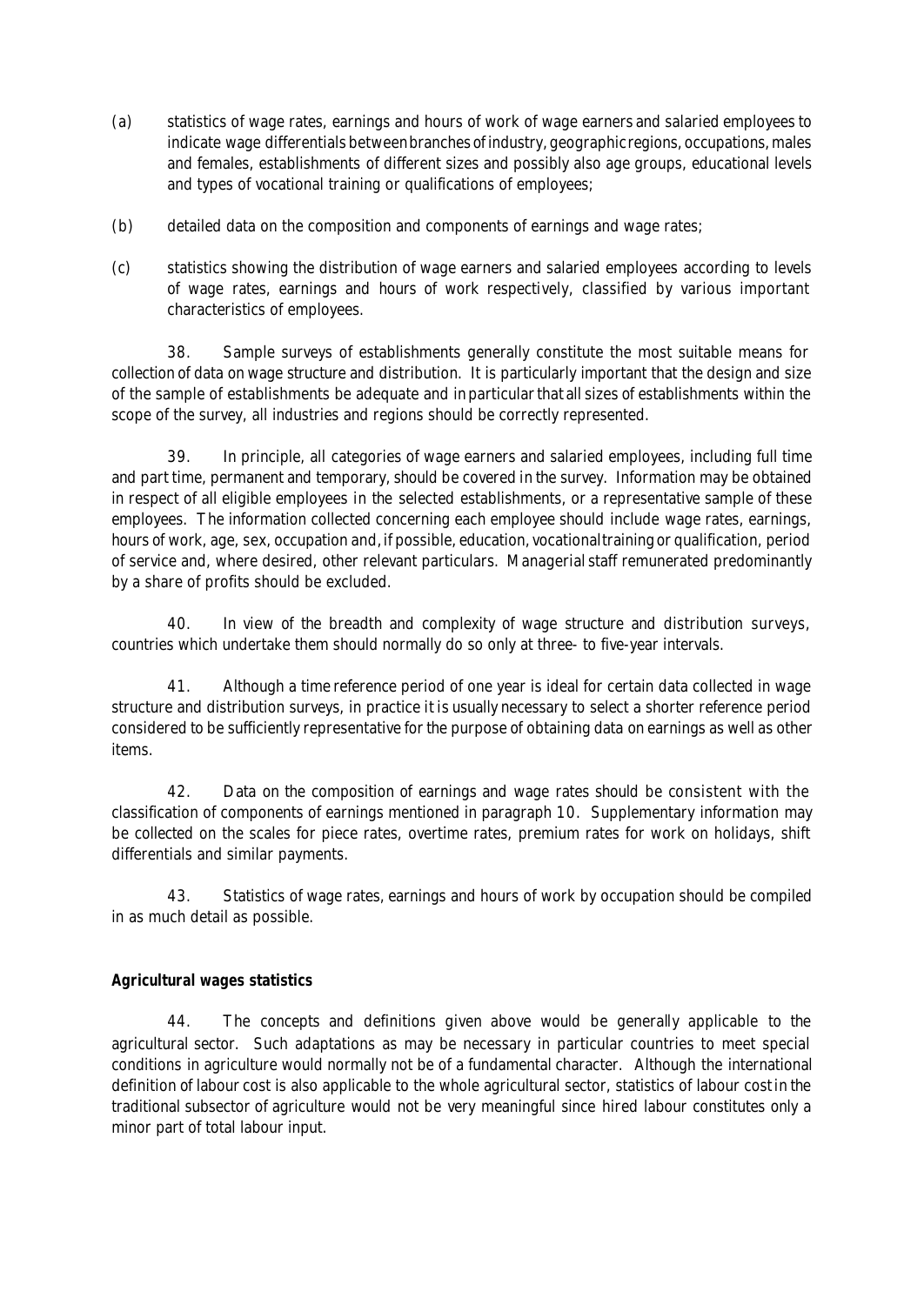45. For purposes of wage statistics, the agricultural sector should comprise major groups 111 (Agricultural and Livestock Production) and 112 (Agricultural Services) of the International Standard Industrial Classification of All Economic Activities. In certain circumstances, it may be desirable to compile data separately for each of these major groups.

46. As the factors affecting wages, hours of work and other conditions of employment in hunting, trapping and game propagation (major group 113 of the ISIC), forestry and logging (division 12) and fishing (division 13) are generally different from those concerning agriculture, these activities should normally be excluded from the scope of agricultural wages statistics.

47. The definition of "agricultural work" established for the 1970 World Census of Agriculture should be adopted for the purposes of wages statistics, so far as possible. By agricultural work or agricultural activities is meant any farm work or planning necessary to the operation of the holding.

48. Wherever possible, separate data should be compiled for permanent or regular employees and others, such as temporary and casual workers.

49. In developed countries and for the modern agricultural sector in developing countries, statistics of earnings based on payrolls and other records of employers should be collected, using the agricultural holding as the reporting unit. However, agricultural employees, apart from permanent employees, are not necessarily attached to one particular agricultural holding. Notably in developing countries, more especially in the traditional sector of agriculture, prolonged continuous employment with the same employer is relatively rare and, in addition, some workers alternate between working for wages and self-employment, or between agricultural and non-agricultural employment. In such situations, the agricultural holding is not the most suitable reporting unit for collection of certain types of data, especially for comprehensive statistics of average earnings during the year from agricultural employment and for statistics of the corresponding hours worked.

50. Statistics of agricultural wages in the traditional subsector may be obtained through household sample surveys. The principal activity criterion should be used for defining agricultural employees. A person would thus be considered to be an agricultural employee if the principal source of the income accrued to him during a specified reference period was agricultural wages.

### **Programme of agricultural wages statistics**

51. National programmes of current and non-current agriculturalwages statistics should be developed within the framework of an integrated system covering statistics of earnings, wage rates, hours of work and labour cost, so far as possible. Since the resources required for the production of agricultural wages statistics are substantial, particularly in developing countries, priorities should be carefully determined to ensure smooth and satisfactory progress of the national programme of wages statistics.

52. In the developing countries, in order to take account of the problems specific to them, separate subprogrammes of wages statistics should be developed for traditional and organised agriculture, where different methods and data collection techniques are needed. So far as possible, the data collected in the two subsectors should be suitable for combination to produce statistics for the agricultural sector as a whole.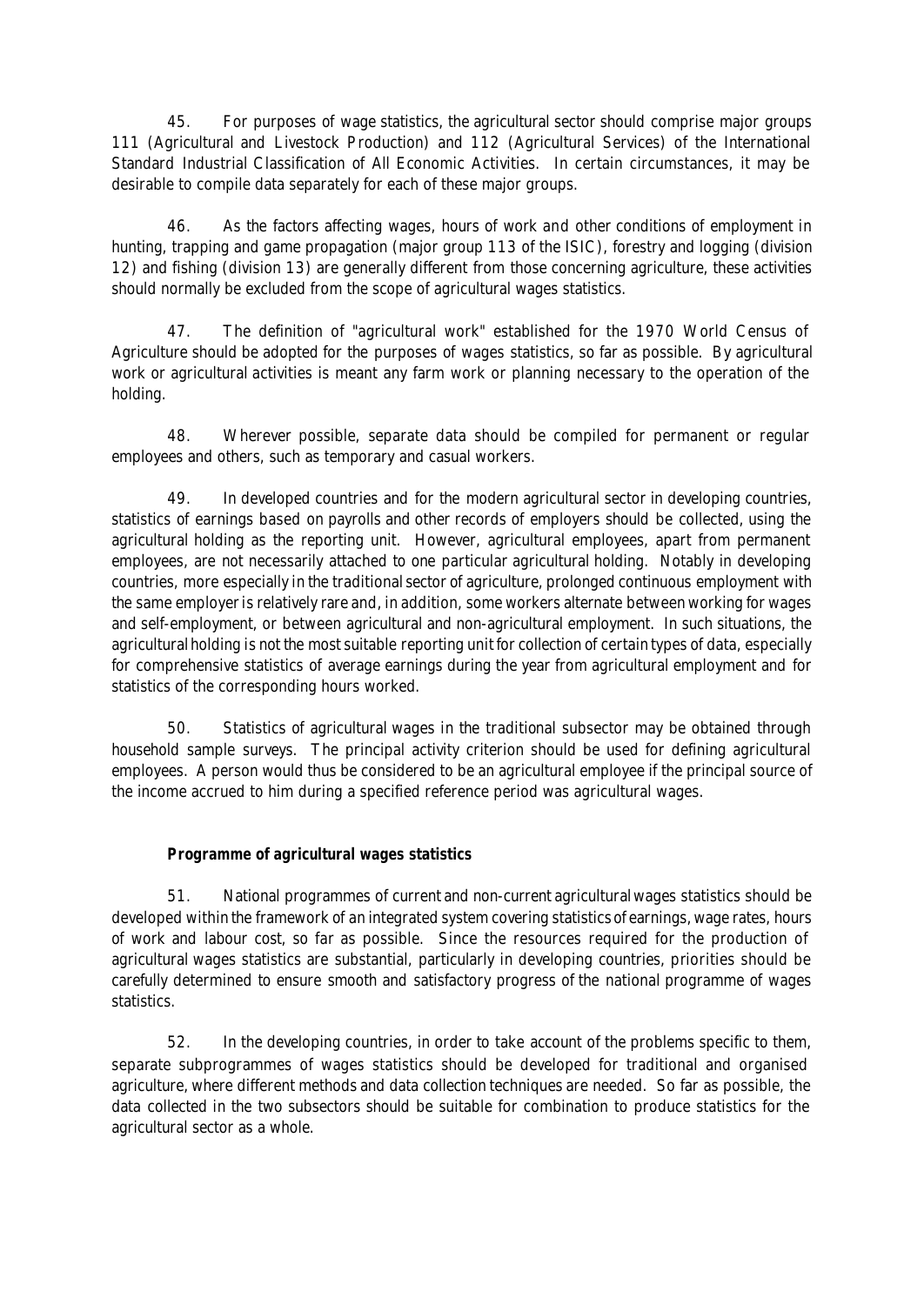53. Selected statistics should be compiledseparately for agricultural employeeswhoare paid wholly in cash, those paid wholly in kind and those paid partly in each medium. In addition, information should be given on the amounts for major components of payments in kind, such as food and housing, which are included in published statistics of average earnings of agricultural employees.

54. Wherever possible, the data should be classified according to occupation and according to broad types of agricultural holdings (dairy, poultry, livestock, field crops, mixed farms, etc.).

## **Current agricultural wages statistics**

55. Since there is seasonalvariation in agricultural activity, and since the relative importance of agriculture differs from country to country, the interval for collection of current data on earnings and time worked in agriculture should be determined in the light of the needs of each country. The data should cover all categories of agricultural employees, including those paidwhollyinkind. However, those employees whose remuneration is not paid regularly at daily, weekly or monthly intervals (but might consist, for example, of a share of the crop, with or without some cash wages) would have to be excluded from the current statistics of earnings.

56. Where a country has a continuing and frequent household sample survey for obtaining labour force data, additional information might be collected, at a reasonable cost, on earnings of agricultural employees and hours or man-days worked. However, attempts to obtainreliable data from this source, in respect of earnings in agriculture, might encounter sampling and other practical problems.

57. Each country which does not regularly compile current statistics of earnings and hours of man-days in agriculture should undertake surveys of time rates of wages actually paid and hours workedin agricultural establishments, preferably at intervals of not more than six months. These surveys should cover the principal occupations in agriculture.

58. Where labour contract rates quoted include both a wage rate and hire charges for the worker's own equipment, implements or working animals, adjustments should be made to exclude the hire charges.

## **Non-current agricultural wages statistics**

59. Statistics of wage structure and distribution and of labour cost should be compiled for the organised subsector of agriculture at five-yearly intervals, based on results of surveys of agricultural establishments.

60. Since agriculturalholdings commonly employ temporary and casualworkers and the total earnings of these persons from agricultural work for the data reference period of a wage structure and distribution survey may not be fully reflected in the payroll records of the establishment, data could be collected from the employees currently working on the holding on any additional earnings they had received in respect of paid work on other agricultural holdings during the reference period.

61. Information on the structure and distribution of earnings and hours of work in the traditional sector of agriculture in developing countries could be obtained through household surveys covering agriculturalhouseholds, especially large-scale surveys of agriculturallabour incomes where data are obtained on earnings throughout the year. It is desirable in large-scale sample surveys of agricultural